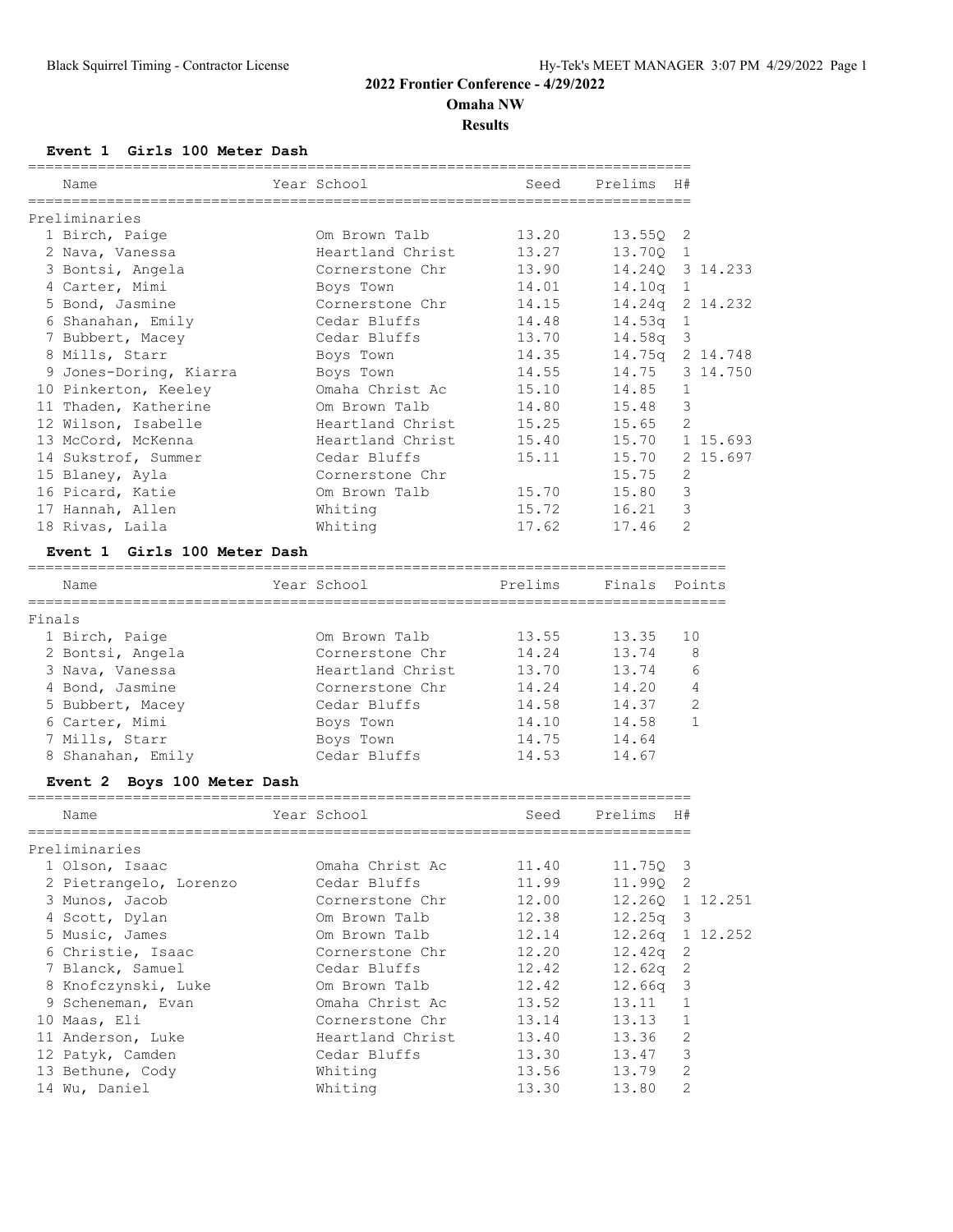**Results**

| Event 2 Boys 100 Meter Dash |  |  |
|-----------------------------|--|--|

| 15 Lewis, Elijah  | Heartland Christ | 13.38 | 13.83 | - 3           |
|-------------------|------------------|-------|-------|---------------|
| 16 Anderson, Levi | Heartland Christ | 13.29 | 13.92 | $\sim$ 1      |
| 17 Kroft, Noah    | Omaha Christ Ac  | 14.30 | 13.93 | $\mathcal{S}$ |
| -- Bethune, Cole  | Whiting          | 13.49 | DNS 1 |               |

### **Event 2 Boys 100 Meter Dash**

| Name                   | Year School     | Prelims | Finals Points |                |
|------------------------|-----------------|---------|---------------|----------------|
| Finals                 |                 |         |               |                |
| 1 Olson, Isaac         | Omaha Christ Ac | 11.75   | 11.62         | 1 O            |
| 2 Pietrangelo, Lorenzo | Cedar Bluffs    | 11.99   | 11.81         | 8              |
| 3 Music, James         | Om Brown Talb   | 12.26   | 12.10         | 6              |
| 4 Munos, Jacob         | Cornerstone Chr | 12.26   | 12.15         | 4              |
| 5 Christie, Isaac      | Cornerstone Chr | 12.42   | 12.43         | $\mathfrak{D}$ |
| 6 Knofczynski, Luke    | Om Brown Talb   | 12.66   | 12.47         |                |
| 7 Scott, Dylan         | Om Brown Talb   | 12.25   | 12.58         |                |
| 8 Blanck, Samuel       | Cedar Bluffs    | 12.62   | 12.61         |                |
|                        |                 |         |               |                |

#### **Event 3 Girls 200 Meter Dash**

| Name                   | Year School      | Seed  | Prelims            | H#             |
|------------------------|------------------|-------|--------------------|----------------|
| Preliminaries          |                  |       |                    |                |
| 1 Bontsi, Angela       | Cornerstone Chr  | 29.01 | 29.360 1           |                |
| 2 Nava, Vanessa        | Heartland Christ | 28.18 | 29.380 2           |                |
| 3 Bond, Jasmine        | Cornerstone Chr  | 31.02 | 30.380             | $\overline{1}$ |
| 4 Jones-Doring, Kiarra | Boys Town        | 30.34 | 30.690 2           |                |
| 5 Carter, Mimi         | Boys Town        | 30.75 | 30.92q             | 1              |
| 6 Peters, Jasmine      | Boys Town        | 30.65 | 31.06 <sub>q</sub> | -2             |
| 7 Newill, Addison      | Cedar Bluffs     | 31.60 | 31.17 <sub>q</sub> | 1              |
| 8 Thaden, Katherine    | Om Brown Talb    | 31.56 | 32.05q             | -2             |
| 9 Wilson, Isabelle     | Heartland Christ | 31.05 | 32.36              | $\mathcal{L}$  |
| 10 Hatcher, Mia        | Om Brown Talb    | 32.50 | 32.49              | 2              |
| 11 Brons, Rylie        | Cornerstone Chr  | 32.21 | 32.61              | 1              |
| 12 McCord, McKenna     | Heartland Christ | 32.90 | 32.89              | $\mathbf{1}$   |
| 13 Sweeny, Skyli       | Cedar Bluffs     | 32.80 | 32.92              | $\mathfrak{D}$ |
| 14 Hannah, Allen       | Whiting          | 34.07 | 33.57              | $\overline{2}$ |
| 15 Townsend, Bridget   | Omaha Christ Ac  | 33.20 | 37.35              | 1              |
| -- Bubbert, Macey      | Cedar Bluffs     | 29.00 | DNS                |                |
|                        |                  |       |                    |                |

## **Event 3 Girls 200 Meter Dash**

| Name                   | Year School      | Prelims | Finals Points |                |
|------------------------|------------------|---------|---------------|----------------|
| Finals                 |                  |         |               |                |
| 1 Nava, Vanessa        | Heartland Christ | 29.38   | 29.43         | 10             |
| 2 Bontsi, Angela       | Cornerstone Chr  | 29.36   | 29.63         | 8              |
| 3 Thaden, Katherine    | Om Brown Talb    | 32.05   | 30.66         | 6              |
| 4 Peters, Jasmine      | Boys Town        | 31.06   | 31.03         | 4              |
| 5 Bond, Jasmine        | Cornerstone Chr  | 30.38   | 31.09         | $\mathfrak{D}$ |
| 6 Jones-Doring, Kiarra | Boys Town        | 30.69   | 31.86         |                |
| 7 Newill, Addison      | Cedar Bluffs     | 31.17   | 31.94         |                |
| 8 Carter, Mimi         | Boys Town        | 30.92   | 39.36         |                |
|                        |                  |         |               |                |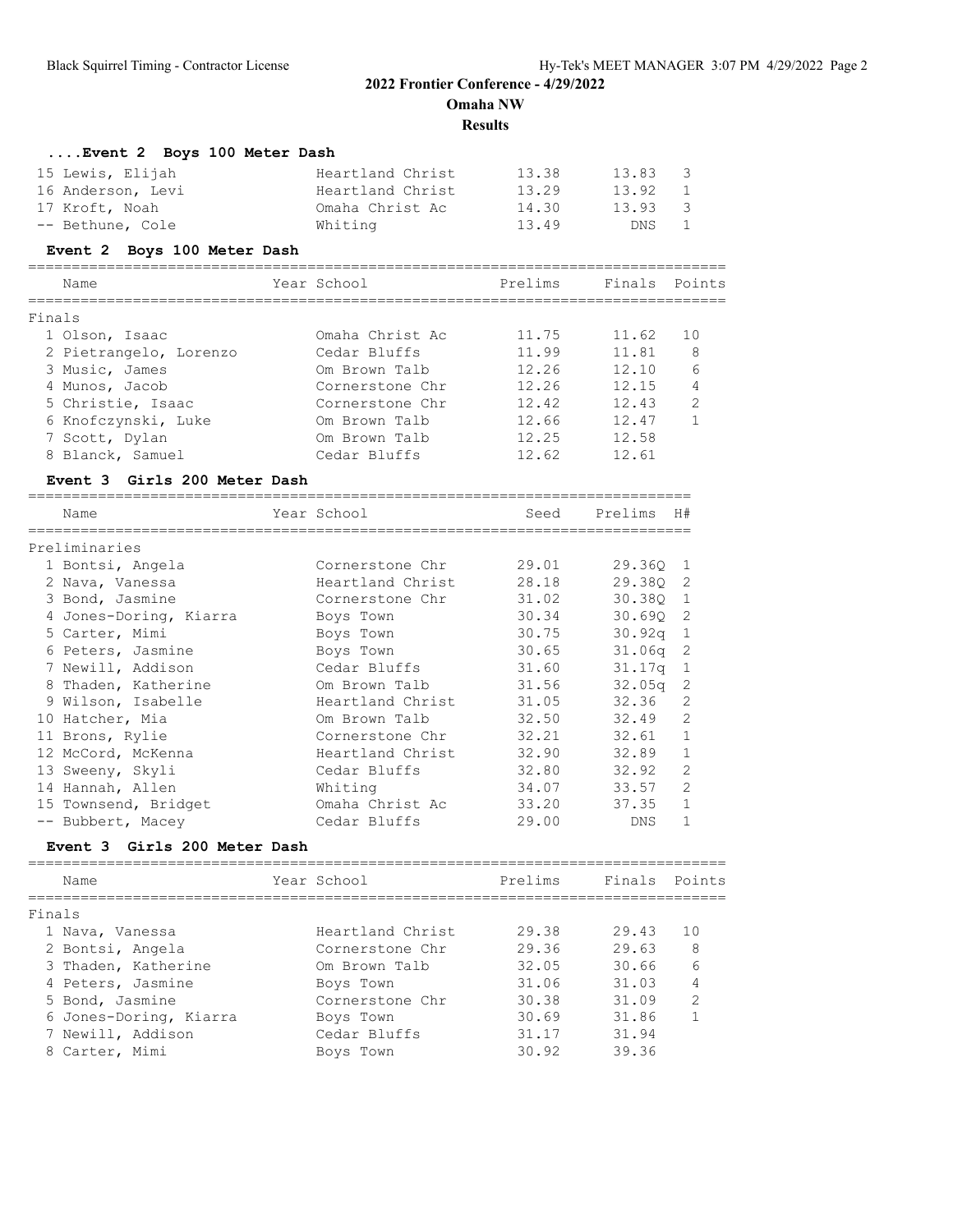**Results**

### **Event 4 Boys 200 Meter Dash**

| Name<br>,,,,,,,,,,,,,,,,,,,,,,,,,,,,,,,,                                                                                                                                                                                                                                                                                                                                                                | Year School      |       | Seed Prelims | H#             |
|---------------------------------------------------------------------------------------------------------------------------------------------------------------------------------------------------------------------------------------------------------------------------------------------------------------------------------------------------------------------------------------------------------|------------------|-------|--------------|----------------|
| Preliminaries                                                                                                                                                                                                                                                                                                                                                                                           |                  |       |              |                |
| 1 Grafelman, Karl                                                                                                                                                                                                                                                                                                                                                                                       | Om Brown Talb    |       | 23.910 2     |                |
| 2 Pietrangelo, Lorenzo                                                                                                                                                                                                                                                                                                                                                                                  | Cedar Bluffs     | 23.30 | 24.340 3     |                |
| 3 Music, James                                                                                                                                                                                                                                                                                                                                                                                          | Om Brown Talb    | 25.43 | 24.960 1     |                |
| 4 Munos, Jacob                                                                                                                                                                                                                                                                                                                                                                                          | Cornerstone Chr  | 24.61 | $25.02q$ 2   |                |
| 5 Doherty, Jared                                                                                                                                                                                                                                                                                                                                                                                        | Omaha Christ Ac  | 25.90 | $25.09q$ 3   |                |
| 6 Scott, Dylan                                                                                                                                                                                                                                                                                                                                                                                          | Om Brown Talb    | 27.08 | $26.11q$ 1   |                |
| 7 Marten, Morgen                                                                                                                                                                                                                                                                                                                                                                                        | Cedar Bluffs     | 25.87 | $26.22q$ 3   |                |
| 8 Olson, Isaac                                                                                                                                                                                                                                                                                                                                                                                          | Omaha Christ Ac  | 25.50 | $26.60q$ 2   |                |
| 9 Maas, Eli                                                                                                                                                                                                                                                                                                                                                                                             | Cornerstone Chr  | 27.01 | 26.71        | $\mathcal{L}$  |
| 10 Lovett, John                                                                                                                                                                                                                                                                                                                                                                                         | Cornerstone Chr  |       | $27.10 \t1$  |                |
| 11 Anderson, Levi                                                                                                                                                                                                                                                                                                                                                                                       | Heartland Christ | 27.92 | 27.66        | 3              |
| 12 Anderson, Luke                                                                                                                                                                                                                                                                                                                                                                                       | Heartland Christ | 27.72 | 28.01        | 3              |
| 13 Lewis, Elijah                                                                                                                                                                                                                                                                                                                                                                                        | Heartland Christ | 27.67 | 28.26        | 2              |
| 14 Allen, Joshua                                                                                                                                                                                                                                                                                                                                                                                        | Whiting          | 28.98 | 30.51        | 1              |
| 15 Rivas, Julian                                                                                                                                                                                                                                                                                                                                                                                        | Whiting          | 31.92 | 32.68        | $\mathbf{1}$   |
| -- Wu, Daniel                                                                                                                                                                                                                                                                                                                                                                                           | Whiting          | 27.13 | DNS          | $\mathbf{1}$   |
| -- Scheneman, Evan<br>$\overline{a}$ . $\overline{a}$ $\overline{a}$ $\overline{a}$ $\overline{a}$ $\overline{a}$ $\overline{a}$ $\overline{a}$ $\overline{a}$ $\overline{a}$ $\overline{a}$ $\overline{a}$ $\overline{a}$ $\overline{a}$ $\overline{a}$ $\overline{a}$ $\overline{a}$ $\overline{a}$ $\overline{a}$ $\overline{a}$ $\overline{a}$ $\overline{a}$ $\overline{a}$ $\overline{a}$ $\over$ | Omaha Christ Ac  | 28.30 | DNS          | $\overline{2}$ |

#### **Event 4 Boys 200 Meter Dash**

| Name                   | Year School     | Prelims | Finals Points |                |
|------------------------|-----------------|---------|---------------|----------------|
| Finals                 |                 |         |               |                |
| 1 Grafelman, Karl      | Om Brown Talb   | 23.91   | 24.14         | 10             |
| 2 Pietrangelo, Lorenzo | Cedar Bluffs    | 24.34   | 24.56         | 8              |
| 3 Music, James         | Om Brown Talb   | 24.96   | 24.84         | 6              |
| 4 Munos, Jacob         | Cornerstone Chr | 25.02   | 24.95         | 4              |
| 5 Doherty, Jared       | Omaha Christ Ac | 25.09   | 25.65         | $\overline{2}$ |
| 6 Scott, Dylan         | Om Brown Talb   | 26.11   | 26.03         |                |
| 7 Marten, Morgen       | Cedar Bluffs    | 26.22   | 26.46         |                |
| 8 Olson, Isaac         | Omaha Christ Ac | 26.60   | 27.47         |                |
|                        |                 |         |               |                |

#### **Event 5 Girls 400 Meter Dash**

| Name                    | Year School      | Seed    | Finals H# Points |                |                |
|-------------------------|------------------|---------|------------------|----------------|----------------|
| 1 Kueck, Mari           | Omaha Christ Ac  | 1:02.50 | 1:03.02          | 2              | 10             |
| 2 Reed, Katie           | Boys Town        | 1:09.90 | 1:08.65          | 2              | 8              |
| 3 Hatcher, Mia          | Om Brown Talb    | 1:10.30 | 1:08.71          | $\overline{2}$ | 6              |
| 4 Vasquez, Natalie      | Cedar Bluffs     | 1:12.10 | 1:11.39          | $\mathcal{L}$  | $\overline{4}$ |
| 5 Kinney, Lorelai       | Cornerstone Chr  | 1:12.50 | 1:12.36          | $\overline{2}$ | 2              |
| 6 Reade, Allison        | Cedar Bluffs     | 1:13.78 | 1:12.65          | 2              | $\mathbf{1}$   |
| 7 Sukstrof, Summer      | Cedar Bluffs     | 1:15.89 | 1:13.06          | 2              |                |
| 8 Tarr, Laura           | Cornerstone Chr  | 1:16.20 | 1:14.46          | $\mathbf{1}$   |                |
| 9 Brennan, Kayci        | Heartland Christ | 1:22.36 | 1:17.25          | $\mathbf{1}$   |                |
| 10 Townsend, Bridget    | Omaha Christ Ac  | 1:26.00 | 1:23.09          | $\mathbf{1}$   |                |
| 11 Rivas, Laila         | Whiting          | 1:25.72 | 1:26.22          |                |                |
| 12 Johnson, Kaylee      | Heartland Christ | 1:38.68 | 1:31.09          | $\mathbf{1}$   |                |
| -- McWilliams, Ahnchell | Boys Town        | 1:13.86 | <b>SCR</b>       |                |                |
| -- Heyd, Allaura        | Boys Town        | 1:18.79 | <b>SCR</b>       |                |                |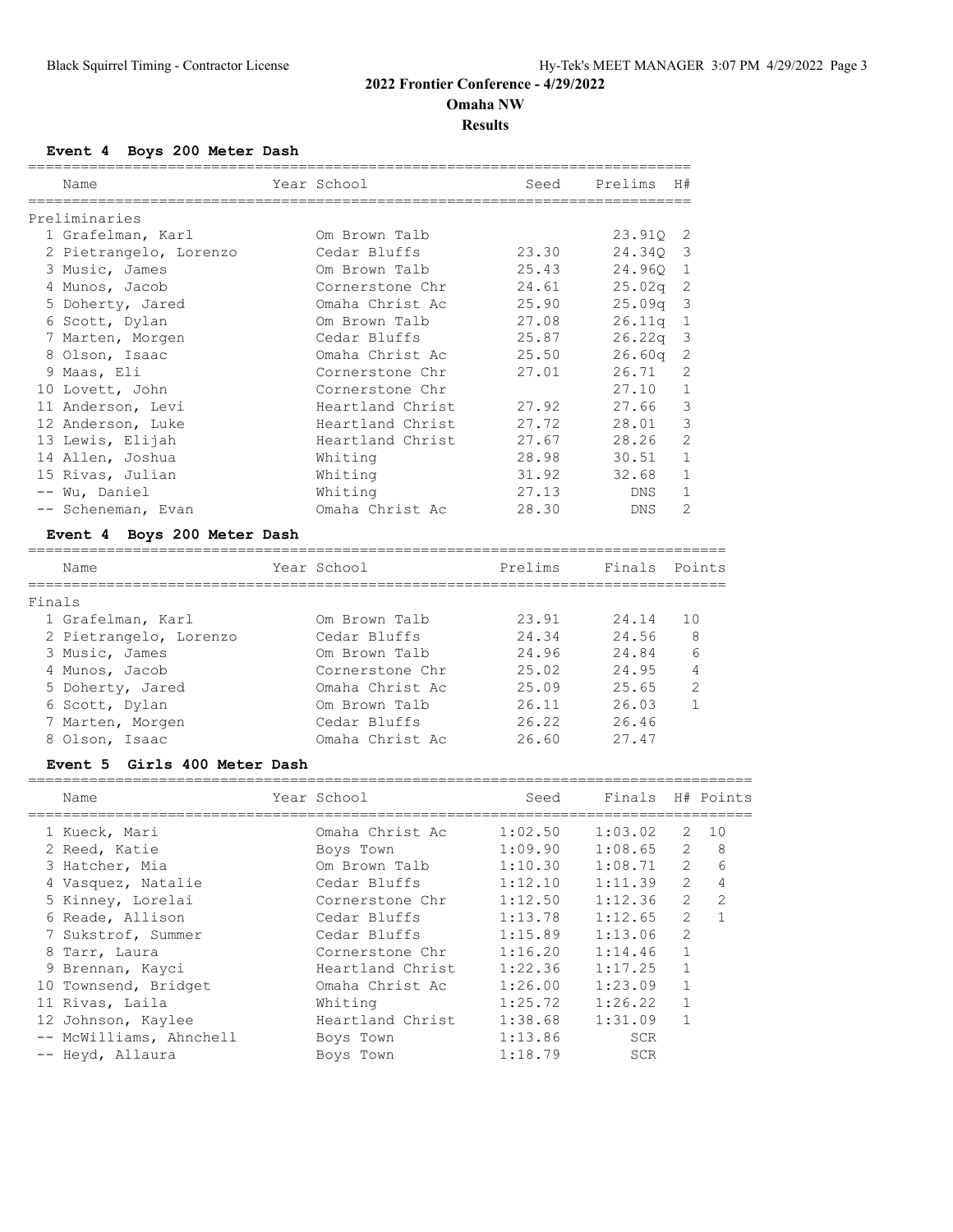## **Event 6 Boys 400 Meter Dash**

| Name                | Year School              | Seed    | Finals H# Points |                |                |
|---------------------|--------------------------|---------|------------------|----------------|----------------|
| 1 Cohen, Jack       | Om Brown Talb            | 53.46   | 53.11            | 2              | 10             |
| 2 Grafelman, Karl   | Om Brown Talb            | 53.49   | 53.39            | 2              | 8              |
| 3 Blanck, Samuel    | Cedar Bluffs             | 56.70   | 55.95            | $\overline{2}$ | 6              |
| 4 Lovett, Quinton   | Cornerstone Chr          |         | 56.62            | $\overline{2}$ | 4              |
| 5 Hemsworth, Lucas  | Cornerstone Chr          | 56.48   | 56.89            | $\overline{2}$ | $\overline{c}$ |
| 6 Scott, Dylan      | Om Brown Talb            | 58.49   | 58.79            | $\overline{2}$ | $\mathbf{1}$   |
| 7 Scheneman, Evan   | Omaha Christ Ac 1:03.90  |         | 1:02.50          | $\mathbf{1}$   |                |
| 8 Fetter, Bronx     | Heartland Christ 1:02.95 |         | 1:04.45          | $\mathbf{1}$   |                |
| 9 Hare, Andrew      | Omaha Christ Ac 1:11.00  |         | 1:06.44          | $\mathbf{1}$   |                |
| 10 Allen, Joshua    | Whiting                  | 28.98   | 1:13.33          | $\mathbf{1}$   |                |
| 11 Rivas, Julian    | Whiting                  | 1:13.48 | 1:18.85          | 1              |                |
| 12 Fetter, Ra J     | Heartland Christ         | 1:18.42 | 1:21.60          | 1              |                |
| -- Neubert, Carter  | Cedar Bluffs             | 1:11.17 | <b>DNS</b>       |                |                |
| -- Ulrich, Bradyen  | Parkview Christ 54.70    |         | <b>DNS</b>       | 2              |                |
| -- Kok, Kelby       | Cornerstone Chr          | 1:02.50 | DNS              | 1              |                |
| -- Copeland, Thomas | Parkview Christ          | 1:01.40 | <b>SCR</b>       |                |                |
| -- Lovett, John     | Cornerstone Chr          | 58.00   | <b>SCR</b>       |                |                |
|                     |                          |         |                  |                |                |

## **Event 7 Girls 800 Meter Run**

| Name                | Year School      | Seed    | Finals Points |                |
|---------------------|------------------|---------|---------------|----------------|
| 1 Kok, Brekyn       | Cornerstone Chr  | 2:50.00 | 2:35.04       | 10             |
| 2 Johnson, Monica   | Cedar Bluffs     | 2:45.60 | 2:38.16       | 8              |
| 3 Kueck, Mari       | Omaha Christ Ac  | 2:34.70 | 2:39.39       | 6              |
| 4 Vasquez, Natalie  | Cedar Bluffs     | 2:43.60 | 2:43.89       | 4              |
| 5 Reed, Katie       | Boys Town        | 2:47.33 | 2:46.20       | $\overline{2}$ |
| 6 Hatcher, Mia      | Om Brown Talb    | 2:48.89 | 2:48.31       |                |
| 7 Brabb, Addie      | Boys Town        | 3:01.21 | 2:48.76       |                |
| 8 Anderson, Maylin  | Cornerstone Chr  | 2:56.00 | 2:50.12       |                |
| 9 Dorn, Ava         | Cornerstone Chr  | 2:56.00 | 2:51.80       |                |
| 10 Steinmetz, Grace | Heartland Christ | 2:47.01 | 2:52.25       |                |
| 11 Hibbs, Sophia    | Boys Town        |         | 3:16.01       |                |
| 12 Rivas, Laila     | Whiting          | 3:38.58 | 3:27.35       |                |
| -- Peek, Evelyn     | Boys Town        | 3:17.28 | <b>SCR</b>    |                |

### **Event 8 Boys 800 Meter Run**

| Name                | Year School      | Seed    | Finals Points |               |
|---------------------|------------------|---------|---------------|---------------|
| 1 Schinzel, Chris   | Om Brown Talb    | 2:09.42 | 2:06.14       | 10            |
| 2 Schinzel, Matthew | Om Brown Talb    | 2:16.45 | 2:12.75       | 8             |
| 3 Lovett, Ouinton   | Cornerstone Chr  |         | 2:14.24       | 6             |
| 4 Lindarev, Daniel  | Om Brown Talb    | 2:16.54 | 2:16.42       | 4             |
| 5 Milner, Nicholas  | Heartland Christ | 2:17.46 | 2:16.92       | $\mathcal{P}$ |
| 6 Greve, Kyle       | Cornerstone Chr  | 2:18.00 | 2:17.92       | 1             |
| 7 Honeywell, Jeremy | Cedar Bluffs     | 2:20.80 | 2:22.78       |               |
| 8 Huffman, Graham   | Cedar Bluffs     | 2:22.80 | 2:31.17       |               |
| 9 Jackson, Knox     | Cornerstone Chr  |         | 2:37.99       |               |
| 10 Andersen, Gavin  | Heartland Christ | 2:35.61 | 2:39.48       |               |
| 11 Dingus, Brady    | Heartland Christ | 2:43.53 | 2:47.32       |               |
| 12 Neubert, Carter  | Cedar Bluffs     | 2:48.54 | 2:49.61       |               |
| 13 McCov, Ben       | Omaha Christ Ac  | 3:10.00 | 3:00.56       |               |
|                     |                  |         |               |               |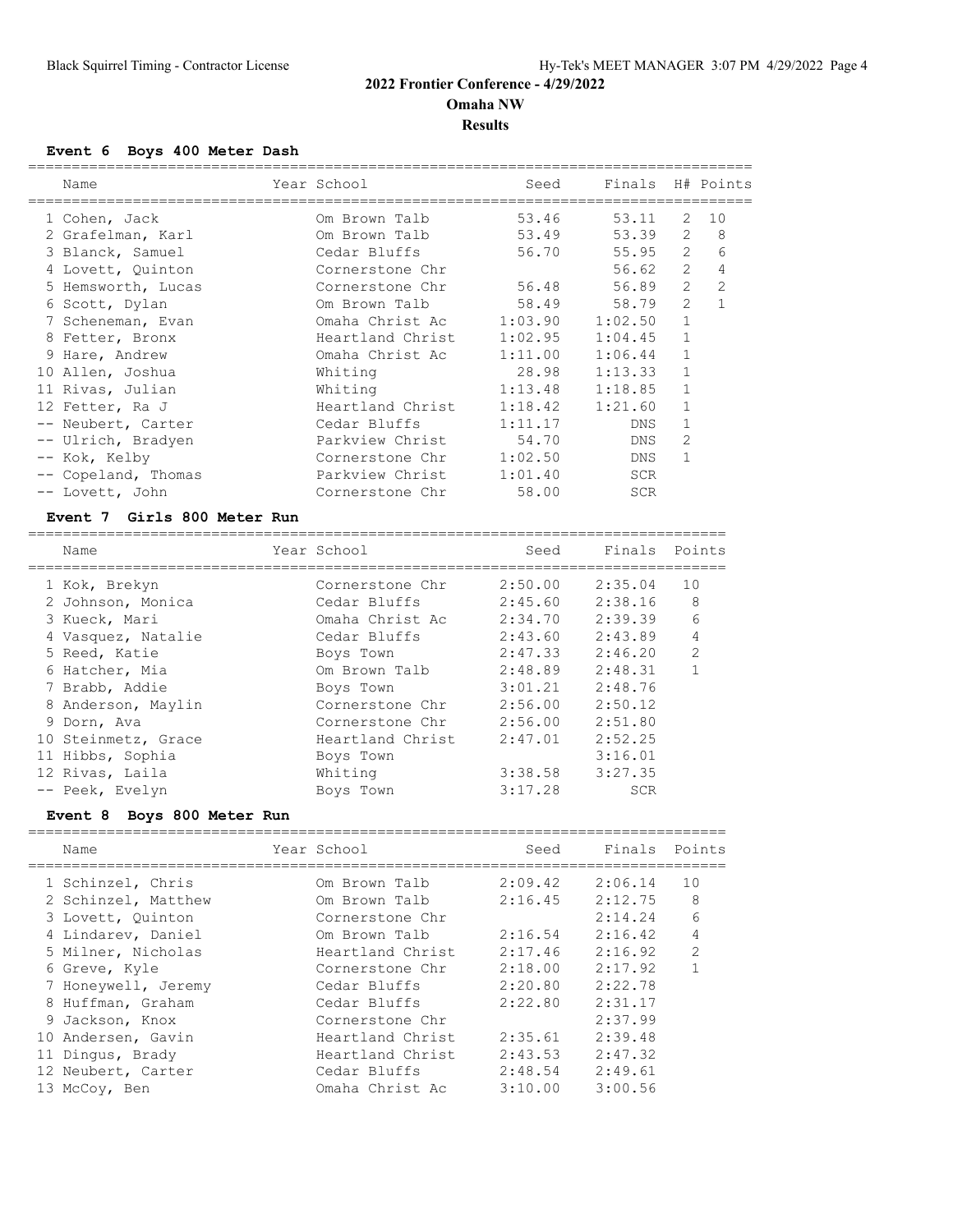**Omaha NW**

#### **Results**

**....Event 8 Boys 800 Meter Run**

| -- Lovett, John | Cornerstone Chr | 2:14.00 | SCR |
|-----------------|-----------------|---------|-----|
|-----------------|-----------------|---------|-----|

**Event 9 Girls 1600 Meter Run**

| Name                | Year School      | Seed    | Finals Points |                |
|---------------------|------------------|---------|---------------|----------------|
| 1 Kok, Brekyn       | Cornerstone Chr  | 6:02.76 | 5:56.89       | 10             |
| 2 Buckman, Isabella | Boys Town        | 6:28.40 | 6:14.91       | 8              |
| 3 Moses, Grace      | Cornerstone Chr  | 6:11.00 | 6:15.67       | 6              |
| 4 Steinmetz, Grace  | Heartland Christ | 6:08.42 | 6:25.75       | 4              |
| 5 Steinmetz, Hannah | Heartland Christ | 5:49.23 | 6:46.09       | $\overline{2}$ |
| 6 Campos, Patricia  | Boys Town        | 6:59.00 | 6:51.58       |                |
| 7 Johnston, Megan   | Omaha Christ Ac  | 6:50.00 | 6:52.50       |                |
| 8 Peek, Evelyn      | Boys Town        |         | 6:53.88       |                |
| 9 Hughes, Lily      | Cornerstone Chr  | 7:03.00 | 7:20.30       |                |
| 10 Samek, Shelby    | Cedar Bluffs     | 7:28.71 | 7:30.18       |                |
| 11 Marten, Sarah    | Cedar Bluffs     | 7:36.49 | 7:34.49       |                |
| -- Heyd, Allaura    | Boys Town        | 8:26.79 | SCR           |                |

### **Event 10 Boys 1600 Meter Run**

| Name                | Year School      | Seed    | Finals     | Points        |
|---------------------|------------------|---------|------------|---------------|
| 1 Hughes, Ashton    | Cornerstone Chr  | 4:53.00 | 4:58.58    | 1 O           |
| 2 Sherman, Justin   | Cornerstone Chr  | 4:53.00 | 5:00.19    | 8             |
| 3 Milner, Nicholas  | Heartland Christ | 5:00.66 | 5:00.55    | 6             |
| 4 Tarr, Landon      | Cornerstone Chr  | 5:10.00 | 5:09.78    | 4             |
| 5 Honeywell, Jeremy | Cedar Bluffs     | 5:15.10 | 5:26.46    | $\mathcal{P}$ |
| 6 Schinzel, Matthew | Om Brown Talb    | 5:45.02 | 6:03.96    |               |
| -- Schinzel, Chris  | Om Brown Talb    | 4:59.83 | <b>DNF</b> |               |
| -- Andersen, Gavin  | Heartland Christ | 5:53.90 | <b>DNS</b> |               |
| -- Dingus, Brady    | Heartland Christ | 5:52.19 | <b>DNS</b> |               |
| -- McCov, Ben       | Omaha Christ Ac  | 6:54.00 | <b>DNS</b> |               |
| -- Bethune, Cole    | Whiting          |         | <b>DNS</b> |               |

#### **Event 11 Girls 3200 Meter Run**

| Name                | Year School      | Seed     | Finals Points |                |
|---------------------|------------------|----------|---------------|----------------|
| 1 Moses, Grace      | Cornerstone Chr  | 13:34.70 | 13:08.32      | 10             |
| 2 Steinmetz, Grace  | Heartland Christ | 13:37.92 | 13:15.69      | 8              |
| 3 Brabb, Addie      | Boys Town        | 14:22.51 | 14:14.31      | 6              |
| 4 Steinmetz, Hannah | Heartland Christ | 14:40.29 | 14:23.20      | 4              |
| 5 Peek, Evelyn      | Boys Town        | 14:37.19 | 14:36.28      | $\overline{2}$ |
| 6 Johnston, Megan   | Omaha Christ Ac  | 14:46.00 | 14:54.89      | 1              |
| 7 Hughes, Lily      | Cornerstone Chr  |          | 15:21.25      |                |
| 8 Hibbs, Sophia     | Boys Town        | 16:33.04 | 16:21.80      |                |
|                     |                  |          |               |                |

#### **Event 12 Boys 3200 Meter Run**

| Name                  | Year School     | Seed     | Finals Points |            |
|-----------------------|-----------------|----------|---------------|------------|
| 1 Hughes, Ashton      | Cornerstone Chr | 10:45.00 | 10:19.86      |            |
| 2 Sherman, Justin     | Cornerstone Chr | 10:32.00 | 10:21.66      | -8         |
| 3 Ehrenberg, Benjamin | Cornerstone Chr | 11:04.00 | 10:42.20      | $\epsilon$ |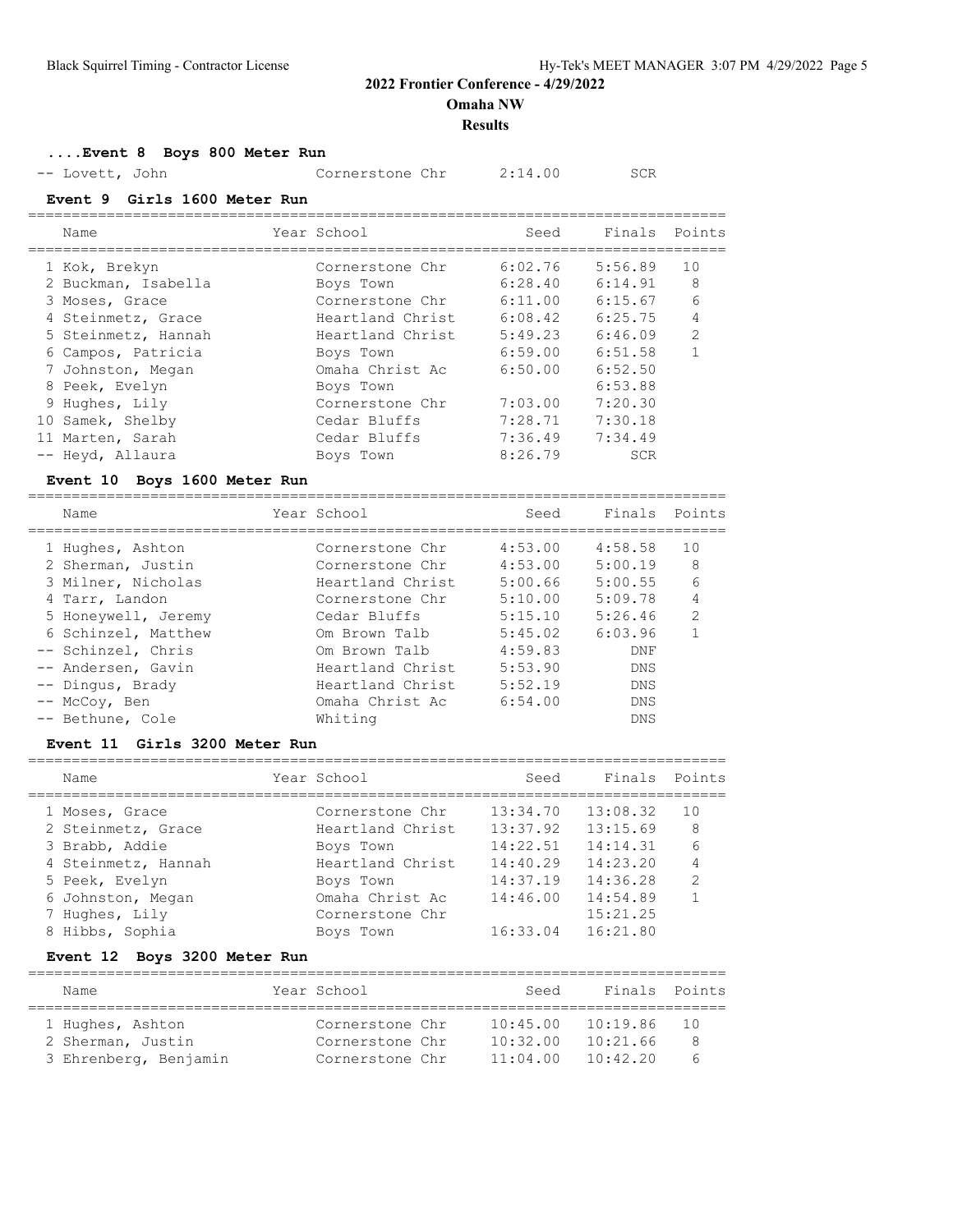### **Results**

## **....Event 12 Boys 3200 Meter Run**

| 4 Milner, Nicholas  | Heartland Christ | 10:49.19 | 10:45.19 | $\overline{4}$ |
|---------------------|------------------|----------|----------|----------------|
| 5 Huffman, Graham   | Cedar Bluffs     | 11:59.80 | 12:14.01 | -2             |
| 6 Lindarev, Daniel  | Om Brown Talb    | 13:05.50 | 12:27.75 | $\overline{1}$ |
| 7 Andersen, Gavin   | Heartland Christ | 12:35.61 | 12:59.10 |                |
| 8 Dingus, Brady     | Heartland Christ | 13:07.60 | 13:08.31 |                |
| 9 Samoilenko, Davyd | Parkview Christ  |          | 14:28.38 |                |

#### **Event 13 Girls 100 Meter Hurdles**

| Name                 | Year School     | Seed  | Prelims            | H#            |
|----------------------|-----------------|-------|--------------------|---------------|
| Preliminaries        |                 |       |                    |               |
| 1 Birch, Paige       | Om Brown Talb   | 17.14 | 17.510 2           |               |
| 2 Campbell, Elly     | Cedar Bluffs    | 18.10 | 18.370             |               |
| 3 Sweeney, Addy      | Cedar Bluffs    | 17.74 | 18.38a             | -1            |
| 4 Prince, Sade       | Boys Town       | 18.95 | 18.89a             | -2            |
| 5 Picard, Katie      | Om Brown Talb   | 19.75 | 19.22q             |               |
| 6 Nordby, Erin       | Cornerstone Chr | 19.58 | 20.72q             |               |
| 7 Moore, RayLee      | Boys Town       | 21.55 | 21.00 <sub>a</sub> | -1            |
| 8 Spiker, Jessica    | Boys Town       | 21.34 | 22.13q             | -2            |
| 9 McLellan, Angelina | Om Brown Talb   | 21.44 | 23.45              | 2             |
| -- Boltz, Adeline    | Cornerstone Chr | 18.89 | FS                 | $\mathcal{P}$ |

### **Event 13 Girls 100 Meter Hurdles**

| Name              | Year School     | Prelims | Finals Points |                |
|-------------------|-----------------|---------|---------------|----------------|
| Finals            |                 |         |               |                |
| 1 Birch, Paige    | Om Brown Talb   | 17.51   | 17.15         | 10             |
| 2 Sweeney, Addy   | Cedar Bluffs    | 18.38   | 17.72         | 8              |
| 3 Campbell, Elly  | Cedar Bluffs    | 18.37   | 18.25         | 6              |
| 4 Prince, Sade    | Boys Town       | 18.89   | 18.70         | 4              |
| 5 Picard, Katie   | Om Brown Talb   | 19.22   | 18.78         | $\overline{2}$ |
| 6 Nordby, Erin    | Cornerstone Chr | 20.72   | 20.18         |                |
| 7 Spiker, Jessica | Boys Town       | 22.13   | 21.47         |                |
| 8 Moore, RayLee   | Boys Town       | 21.00   | 21.92         |                |

### **Event 14 Boys 110 Meter Hurdles**

| Name                | Year School      | Seed  | Finals Points |    |
|---------------------|------------------|-------|---------------|----|
|                     |                  |       |               |    |
| 1 Leonhardt, Donald | Cornerstone Chr  | 17.01 | 17.01         | 10 |
| 2 Anderson, Levi    | Heartland Christ | 20.04 | 20.84         | 8  |
| 3 Patyk, Camden     | Cedar Bluffs     | 21.12 | 21.19         |    |
| 4 Eversole, Matthew | Om Brown Talb    |       | 26.73         |    |
| -- Saaid, Ben       | Cornerstone Chr  | 18.92 | <b>DNS</b>    |    |

#### **Event 15 Girls 300 Meter Hurdles**

| Name             | Year School     | Seed  | Finals H# Points |                |                |
|------------------|-----------------|-------|------------------|----------------|----------------|
|                  |                 |       |                  |                |                |
| 1 Birch, Paige   | Om Brown Talb   | 50.80 | 49.83 2 10       |                |                |
| 2 Sweeney, Addy  | Cedar Bluffs    | 51.70 | 50.35            | $\overline{2}$ | - 8            |
| 3 Campbell, Elly | Cedar Bluffs    | 55.30 | 55.09            | 2              | - 6            |
| 4 Boltz, Adeline | Cornerstone Chr | 57 14 | 55 89            | -2.            | $\overline{4}$ |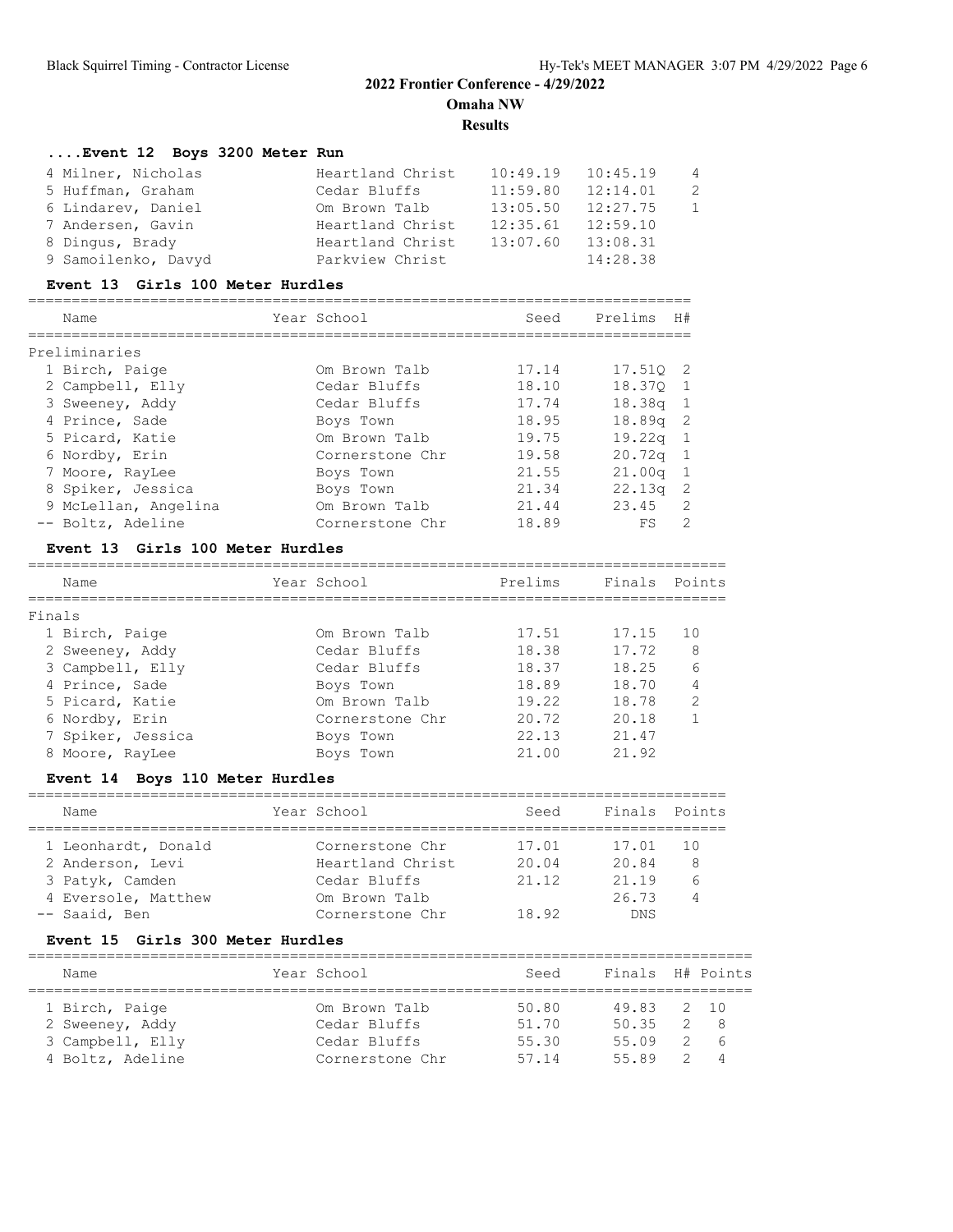**Results**

| Event 15 Girls 300 Meter Hurdles |                  |         |         |     |                |
|----------------------------------|------------------|---------|---------|-----|----------------|
| 5 Prince, Sade                   | Boys Town        | 1:05.33 | 58.26   |     | - 2            |
| 6 Lambert, Megan                 | Boys Town        | 59.22   | 58.46   | -2  | $\overline{1}$ |
| 7 Picard, Katie                  | Om Brown Talb    | 57.00   | 1:00.72 | - 2 |                |
| 8 Steinmetz, Hannah              | Heartland Christ | 1:00.93 | 1:02.17 |     |                |
| 9 Nordby, Erin                   | Cornerstone Chr  | 1:00.90 | 1:02.29 | -2  |                |
| 10 McLellan, Angelina            | Om Brown Talb    | 59.00   | 1:02.91 | -2  |                |
| 11 Michal, Hope                  | Boys Town        | 1:11.10 | 1:08.81 |     |                |
|                                  |                  |         |         |     |                |

## **Event 16 Boys 300 Meter Hurdles**

| Name                |  | Year School      | Seed    |         | Finals Points |
|---------------------|--|------------------|---------|---------|---------------|
| 1 Leonhardt, Donald |  | Cornerstone Chr  | 45.94   | 45.92   | 10            |
| 2 Eversole, Matthew |  | Om Brown Talb    | 47.48   | 47.10   | 8             |
| 3 Kok, Kelby        |  | Cornerstone Chr  | 53.70   | 52.41   |               |
| 4 Patyk, Camden     |  | Cedar Bluffs     | 54.01   | 54.92   |               |
| 5 Lewis, Elijah     |  | Heartland Christ | 58.60   | 58.00   | $\mathcal{D}$ |
| 6 Marten, Tyler     |  | Cedar Bluffs     | 1:04.94 | 1:06.35 |               |
| -- Lovett, John     |  | Cornerstone Chr  | 49.53   | DC      |               |

### **Event 17 Girls 4x100 Meter Relay**

| School                 |    | Seed                 | Finals Points |    |
|------------------------|----|----------------------|---------------|----|
| 1 Cornerstone Chr 'A'  |    | 57.98                | 56.68         | 10 |
| 1) Bond, Jasmine       |    | 2) Tarr, Laura       |               |    |
| 3) Kok, Brekyn         |    | 4) Bontsi, Angela    |               |    |
| 2 Cedar Bluffs 'A'     |    | 55.50                | 58.13         | 8  |
| 1) Campbell, Elly      |    | 2) Newill, Addison   |               |    |
| 3) Johnson, Monica     | 4) | Bubbert, Macey       |               |    |
| 3 Omaha Christ Ac 'A'  |    | 56.60                | 58.56         | 6  |
| 1) Pinkerton, Keeley   |    | 2) Wirges, Belle     |               |    |
| 3) Eveland, Lauren     |    | 4) Wirges, Codie     |               |    |
| 4 Heartland Christ 'A' |    | $1:04.48$ $1:06.53$  |               | 4  |
| 1) Steinmetz, Hannah   |    | 2) Steinmetz, Grace  |               |    |
| 3) Jundt, Mady         | 4) | Nava, Vanessa        |               |    |
| -- Boys Town 'A'       |    | 57.76                | FS            |    |
| 1) Mills, Starr        | 2) | Peters, Jasmine      |               |    |
| 3) Prince, Sade        | 4) | Jones-Doring, Kiarra |               |    |

## **Event 18 Boys 4x100 Meter Relay**

| School                                                               | Seed                                                   | Finals Points |     |
|----------------------------------------------------------------------|--------------------------------------------------------|---------------|-----|
| 1 Cornerstone Chr. 'A'<br>1) Christie, Isaac                         | 47.80<br>Saaid, Ben<br>2)                              | 47.73         | 1 O |
| 3) Hemsworth, Lucas<br>2 Om Brown Talb 'A'<br>1) Cohen, Jack         | Munos, Jacob<br>4)<br>49.16<br>Hutcherson, Miles<br>2) | 49.26         | 8   |
| 3) Eversole, Matthew<br>3 Heartland Christ. 'A'<br>1) Anderson, Levi | 4) Music, James<br>52.08<br>2) Lewis, Elijah           | 56.71         | 6   |
| 3) Milner, Nicholas<br>-- Omaha Christ Ac 'A'<br>1) Olson, Isaac     | Fetter, Ra J<br>4)<br>53.00<br>Kroft, Noah             | DNF           |     |
|                                                                      |                                                        |               |     |

put hands on hurdle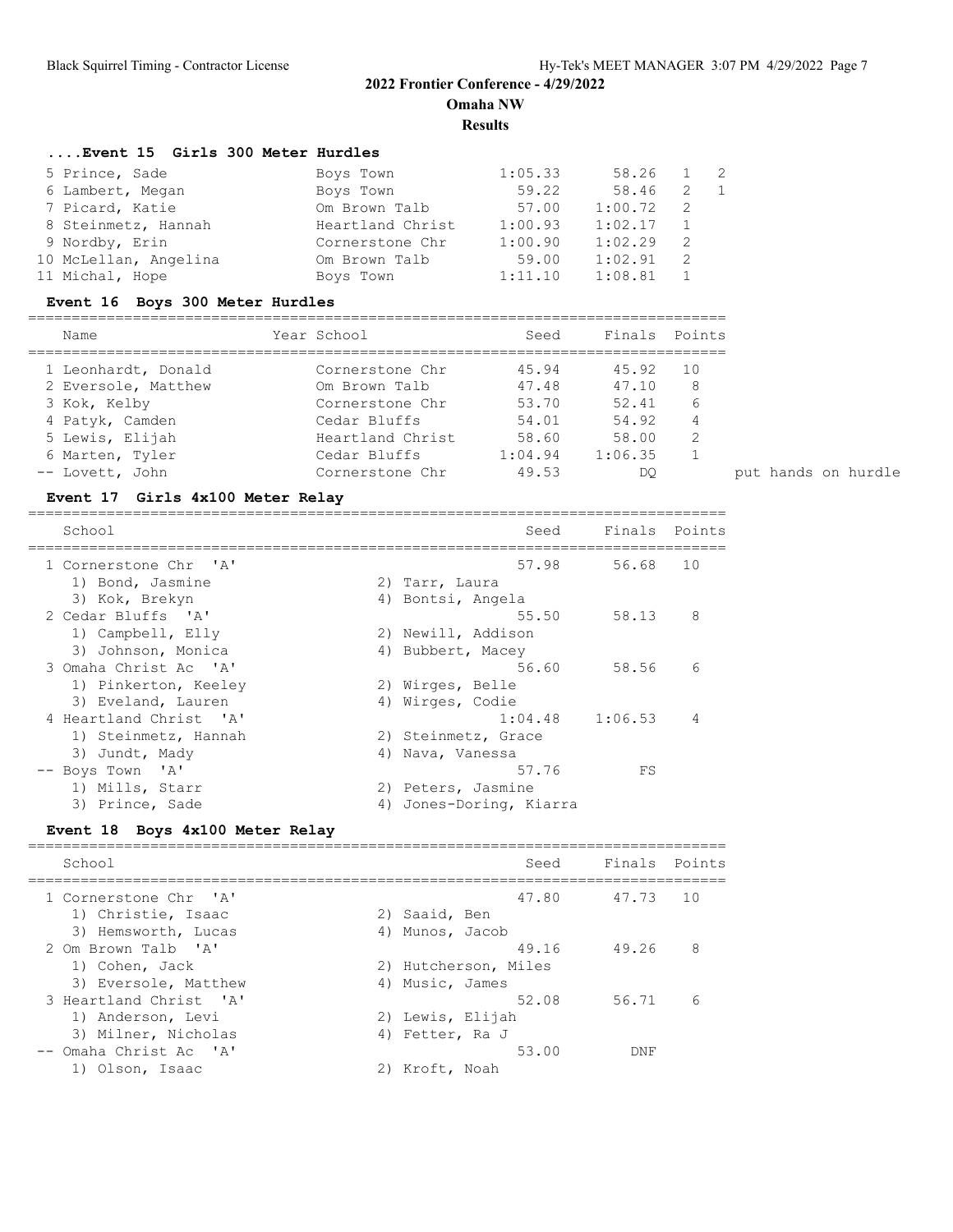#### **Omaha NW**

#### **Results**

### **....Event 18 Boys 4x100 Meter Relay**

| 3) Doherty, Jared   | 4) McCoy, Trenton       |     |                 |
|---------------------|-------------------------|-----|-----------------|
| -- Cedar Bluffs 'A' | 48.40                   | DO  | exchange zone 3 |
| 1) Kluthe, Zephan   | 2) Marten, Morgen       |     |                 |
| 3) Blanck, Samuel   | 4) Pietrangelo, Lorenzo |     |                 |
| $--$ Whiting 'A'    |                         | DNS |                 |
| 1) Wu, Daniel       | 2) Bethune, Cole        |     |                 |
| 3) Bethune, Cody    | 4) Allen, Joshua        |     |                 |

### **Event 19 Girls 4x400 Meter Relay**

| School                                                             | Seed                                       | Finals Points |    |
|--------------------------------------------------------------------|--------------------------------------------|---------------|----|
| 1 Cedar Bluffs 'A'<br>1) Johnson, Monica                           | $4:51.21$ $4:44.20$<br>2) Vasquez, Natalie |               | 10 |
| 3) Newill, Addison<br>2 Boys Town 'A'                              | 4) Campbell, Elly<br>$5:10.66$ $4:59.08$   |               | 8  |
| 1) Campos, Patricia<br>3) Lambert, Megan                           | 2) McWilliams, Ahnchell<br>4) Reed, Katie  |               |    |
| 3 Cornerstone Chr 'A'<br>1) Dorn, Ava                              | $5:12.00$ $5:06.67$<br>2) Kinney, Lorelai  |               | 6  |
| 3) Anderson, Maylin<br>4 Omaha Christ Ac 'A'<br>1) Johnston, Megan | 4) Moses, Grace<br>2) Martinson, Abby      | 5:56.21       | 4  |
| 3) Townsend, Bridget                                               | 4) O'Connor, Bek                           |               |    |

#### **Event 20 Boys 4x400 Meter Relay**

| School                                                        | Seed                                                                 | Finals Points |                |
|---------------------------------------------------------------|----------------------------------------------------------------------|---------------|----------------|
| 1 Cornerstone Chr 'A'<br>1) Hemsworth, Lucas                  | $3:59.00$ $3:53.98$<br>2) Lovett, Ouinton                            |               | 10             |
| 3) Hughes, Ashton<br>2 Cedar Bluffs 'A'<br>1) Marten, Morgen  | 4) Sherman, Justin<br>$3:57.48$ $3:54.20$<br>2) Blanck, Samuel       |               | 8              |
| 3) Honeywell, Jeremy<br>3 Om Brown Talb 'A'<br>1) Cohen, Jack | 4) Pietrangelo, Lorenzo<br>$3:47.45$ $4:15.54$<br>2) Grafelman, Karl |               | 6              |
| 3) Schinzel, Chris<br>4 Omaha Christ Ac 'A'                   | 4) Eversole, Matthew<br>$5:00.00$ $4:42.06$                          |               | $\overline{4}$ |
| 1) McCoy, Ben<br>3) Hare, Andrew                              | 2) Kavan, Andre<br>McCoy, Trenton                                    |               |                |

#### **Event 21 Girls 4x800 Meter Relay**

================================================================================ School School Seed Finals Points ================================================================================ 1 Cornerstone Chr 'A' 11:50.00 11:21.78 10<br>1) Moses, Grace 2) Dorn, Ava 2) Anderson, Maylin 4) Kok, Brekyn 1) Moses, Grace 2) Dorn, Ava 3) Anderson, Maylin (4) Kok, Brekyn 2 Boys Town 'A' 11:42.45 11:51.30 8 1) Buckman, Isabella 2) Lambert, Megan 3) Heyd, Allaura 4) Campos, Patricia 3 Heartland Christ 'A' 12:54.11 13:31.22 6 1) Wilson, Isabelle 2) Jundt, Mady 3) Johnson, Kaylee 4) Brennan, Kayci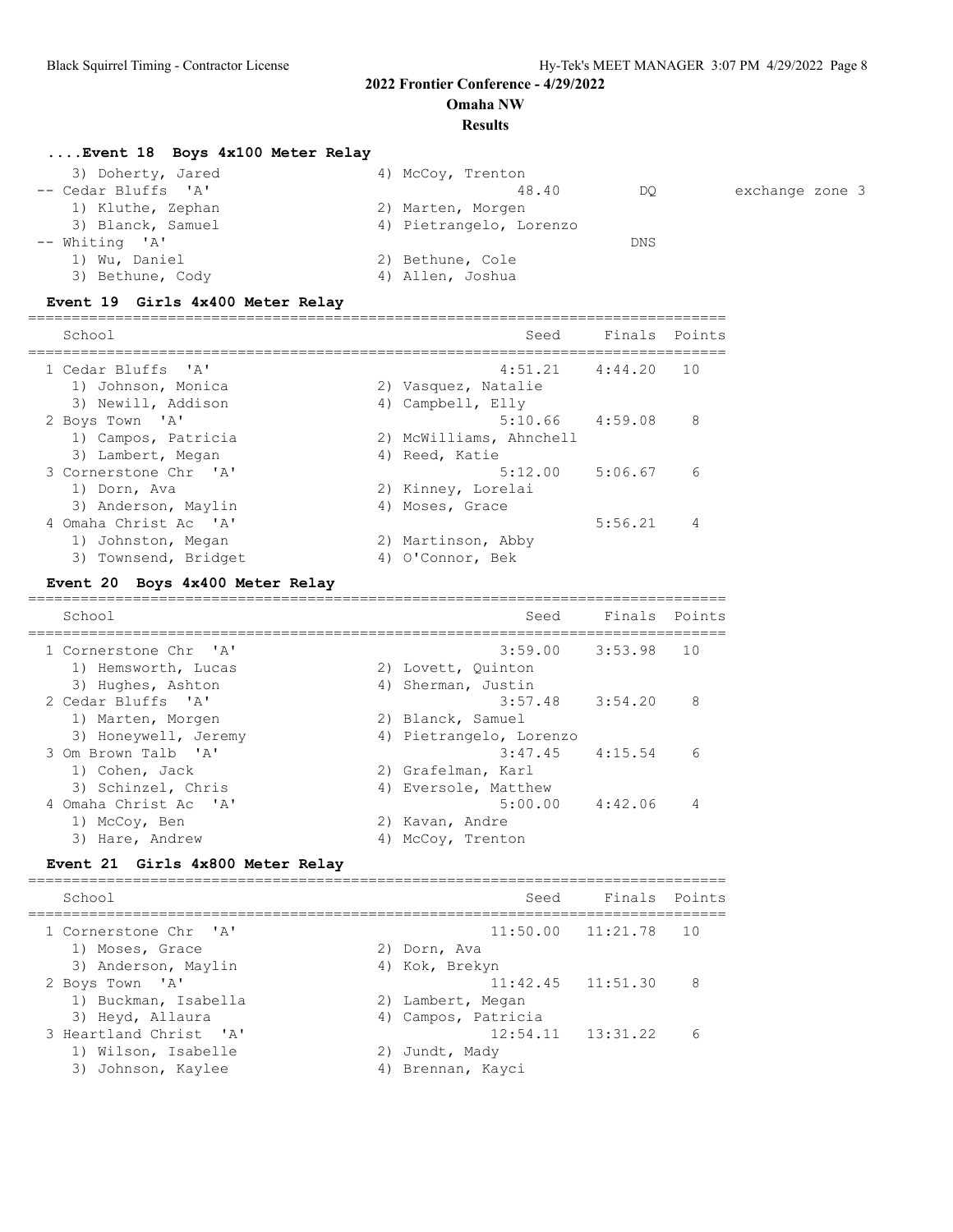**Omaha NW**

#### **Results**

**Event 22 Boys 4x800 Meter Relay**

| School                                      | Seed                                          | Finals Points       |    |
|---------------------------------------------|-----------------------------------------------|---------------------|----|
| 1 Om Brown Talb 'A'<br>1) Grafelman, Karl   | 2) Lindarev, Daniel                           | $9:21.81$ $8:57.14$ | 10 |
| 3) Schinzel, Chris<br>2 Cedar Bluffs 'A'    | 4) Schinzel, Matthew<br>9:39.40               | 9:28.27             | 8  |
| 1) Honeywell, Jeremy                        | 2) Huffman, Graham                            |                     |    |
| 3) Honeywell, Nash<br>3 Cornerstone Chr 'A' | 4) Marten, Morgen<br>9:40.00                  | 9:40.49             | 6  |
| 1) Campbell, Charlie<br>3) Greve, Kyle      | 2) Tarr, Landon<br>4) Spencer, Josiah         |                     |    |
| 4 Heartland Christ. 'A'<br>1) Dingus, Brady | $10:39.26$ $10:28.03$<br>Anderson, Luke<br>2) |                     | 4  |
| 3) Fetter, Bronx                            | Andersen, Gavin<br>4)                         |                     |    |

#### **Event 23 Girls High Jump**

================================================================================ Year School Seed Finals Points ================================================================================ 1 Peters, Jasmine Boys Town 4-00.00 4-04.00 10 Retired from comp.

| $3-10$ $4-00$ $4-02$ $4-04$ |       |                 |             |             |   |
|-----------------------------|-------|-----------------|-------------|-------------|---|
| $\circ$<br>XO<br>$\Omega$   | - XO  |                 |             |             |   |
| 2 Reade, Allison            |       | Cedar Bluffs    | $4 - 04.00$ | $4 - 02.00$ | 7 |
| $3-10$ $4-00$ $4-02$ $4-04$ |       |                 |             |             |   |
| $\circ$<br>$\Omega$         | O XXX |                 |             |             |   |
| 2 Wirges, Belle             |       | Omaha Christ Ac | $4 - 06.00$ | $4 - 02.00$ | 7 |
| $3-10$ $4-00$ $4-02$ $4-04$ |       |                 |             |             |   |
| $\circ$<br>PPP<br>$\circ$   | XXX   |                 |             |             |   |
| 4 Newill, Addison           |       | Cedar Bluffs    | $4 - 04.00$ | J4-02.00    | 4 |
| $3-10$ $4-00$ $4-02$ $4-04$ |       |                 |             |             |   |
| XXO<br>$\circ$<br>$\circ$   | XXX   |                 |             |             |   |

### **Event 24 Boys High Jump**

| Name                                                                                                                          | Year School                                                        |                         | Seed Finals Points      |    |
|-------------------------------------------------------------------------------------------------------------------------------|--------------------------------------------------------------------|-------------------------|-------------------------|----|
| 1 Doherty, Jared<br>$4-06$ $4-08$ $4-10$ $5-00$ $5-02$ $5-04$ $5-06$ $5-08$ $6-00$<br>PPP PPP PPP PPP PPP                     | Omaha Christ Ac $6-01.00$ 5-08.00<br>XO<br>$\overline{O}$<br>O XXX |                         |                         | 10 |
| 2 Cohen, Jack Com Brown Talb<br>4-06 4-08 4-10 5-00 5-02 5-04 5-06<br>PPP PPP PPP<br>XO.                                      | XO XXO XXX                                                         |                         | $5 - 06.00$ $5 - 04.00$ | 7  |
| 2 Kok, Kelby<br>4-06 4-08 4-10 5-00 5-02 5-04 5-06<br>$O$ $O$ $O$ $XO$                                                        | Cornerstone Chr<br>XO XXO XXX                                      | $5 - 04.00$ $5 - 04.00$ |                         | 7  |
| 4 Sherman, Justin Cornerstone Chr<br>$4-06$ $4-08$ $4-10$ $5-00$ $5-02$ $5-04$<br>$\begin{matrix} 0 & 0 & 0 & 0 \end{matrix}$ | O XXX                                                              | 5-06.00 5-02.00         |                         | 4  |
| 5 Schinzel, Matthew 60 Om Brown Talb<br>$4 - 06$ $4 - 08$ $4 - 10$<br>O XXX<br>$\Omega$                                       |                                                                    |                         | 5-04.00 4-08.00         | 2  |
| 6 McCoy, Ben<br>$4 - 06$ $4 - 08$<br>XXO XXX                                                                                  | Omaha Christ Ac $4-08.00$ $4-06.00$                                |                         |                         | 1  |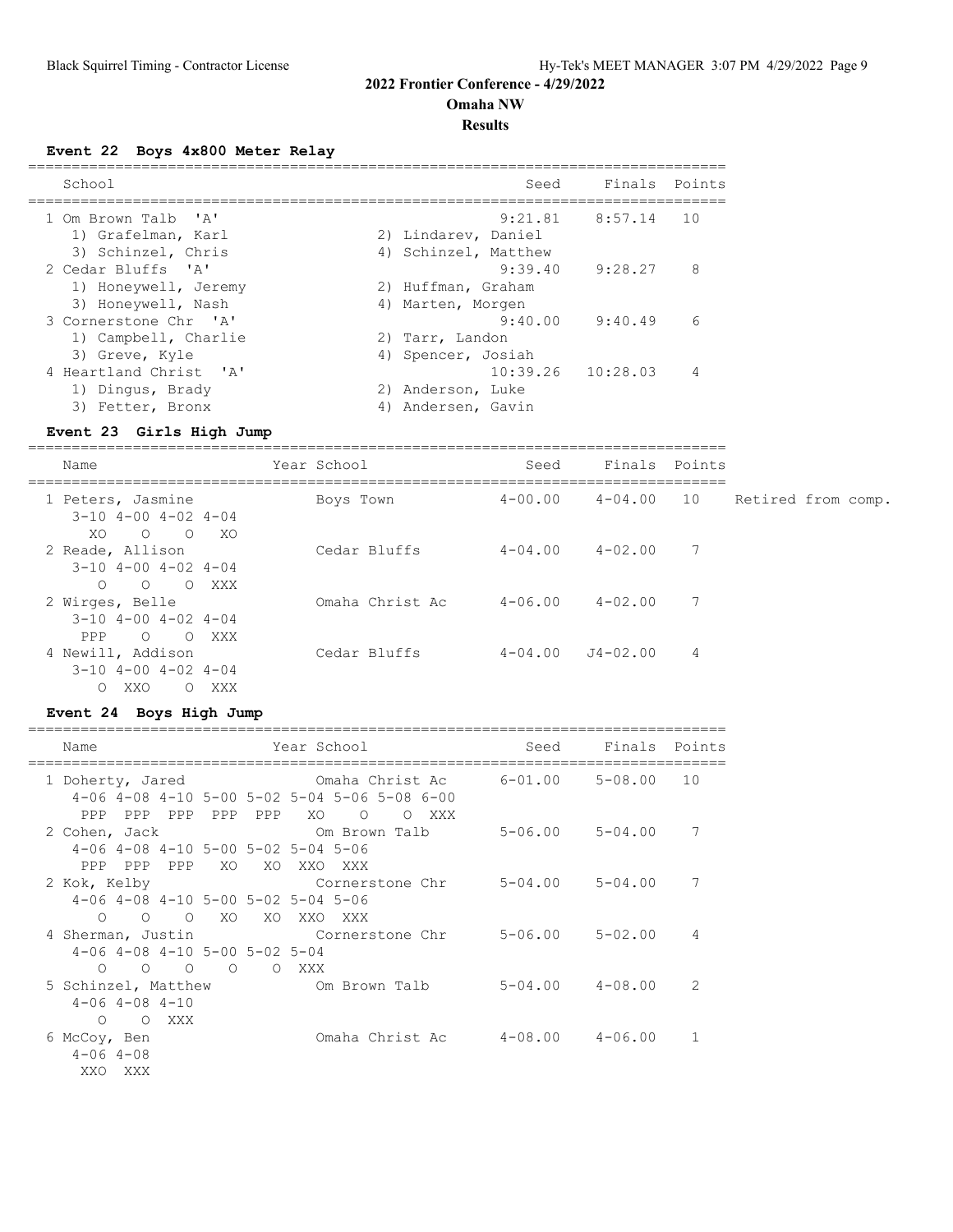**Omaha NW**

**Results**

**Event 27 Girls Long Jump**

| Name                                                                                                               | Year School                                | Seed         | Finals H# Points |                       |                |
|--------------------------------------------------------------------------------------------------------------------|--------------------------------------------|--------------|------------------|-----------------------|----------------|
|                                                                                                                    |                                            |              |                  |                       |                |
| 1 Sweeney, Addy Cedar Bluffs 16-00.00                                                                              |                                            |              | $16 - 02.50$     | $\mathbf{2}$          | 10             |
| FOUL FOUL 14-11.50 16-02.50<br>2 Peters, Jasmine<br>13-10 11-11.50 15-02 12-08                                     | Boys Town 15-01.25 15-02.00                |              |                  | $\overline{2}$        | 8              |
| 3 Wirges, Codie<br>13-00.50 13-09.50 13-08 13-03.50                                                                | Omaha Christ Ac                            | $13 - 08.00$ | $13 - 09.50$     | $\overline{2}$        | 6              |
| 4 Brown, NaTayjah<br>12-09 13-04.50 11-11 11-07                                                                    | Boys Town                                  | $11 - 08.50$ | $13 - 04.50$     | $\mathbf{1}$          | $\overline{4}$ |
| 5 Sukstrof, Summer Cedar Bluffs<br>12-02 12-05 12-07 13-01.75                                                      |                                            | $12 - 09.25$ | $13 - 01.75$     | $\overline{2}$        | 2              |
| 6 Kueck, Mari                 Omaha Christ Ac<br>10-08 12-10.50 11-09.50 11-08                                     |                                            | $13 - 00.00$ | $12 - 10.50$     | $\overline{2}$        | $\mathbf{1}$   |
| 7 Brennan, Kayci                         Heartland Christ                     11-09.50     FOUL   12-09.50   12-00 |                                            | $12 - 01.00$ | $12 - 09.50$     | $\mathbf{1}$          |                |
| 8 Picard, Katie<br>11-10.50 12-09 12-08.75 12-04.50                                                                | Om Brown Talb                              | $13 - 01.25$ | $12 - 09.00$     | $\overline{c}$        |                |
| 9 Pinkerton, Keeley<br>12-02 12-00 12-07 12-08                                                                     | Omaha Christ Ac                            | $13 - 00.00$ | $12 - 08.00$     | $\overline{c}$        |                |
| 10 Boltz, Adeline<br>12-02 FOUL 12-06.50 11-10.50                                                                  | Cornerstone Chr                            | $12 - 06.00$ | $12 - 06.50$     | $\mathbf{1}$          |                |
| 11 McLellan, Angelina Cm Brown Talb<br>10-11.50 11-10.50 11-11.50 12-03                                            |                                            | $11 - 04.00$ | $12 - 03.00$     | $\mathbf{1}$          |                |
| 12 McCord, McKenna Meartland Christ<br>12-00 FOUL FOUL FOUL                                                        |                                            |              | $12 - 00.00$     | $\mathbf{1}$          |                |
| 13 Tarr, Laura Cornerstone Chr<br>11-11.50 FOUL FOUL 9-10                                                          |                                            | $12 - 01.00$ | $11 - 11.50$     | $\mathbf{1}$          |                |
| -- Michal, Hope Boys Town                                                                                          |                                            | $12 - 00.00$ | DNS              | $\mathbf{1}$          |                |
| Event 28 Boys Long Jump                                                                                            |                                            |              |                  |                       |                |
| Name                                                                                                               | Year School Contract Seed Finals H# Points |              |                  |                       |                |
| 1 Olson, Isaac 6 0maha Christ Ac 20-02.00 19-09.50 2 10<br>19-09.50 19-05 19-01.50 18-04                           |                                            |              |                  |                       |                |
| 2 Munos, Jacob<br>19-03.50 FOUL FOUL 18-10                                                                         | Cornerstone Chr 20-00.00                   |              | $19 - 03.50$ 2   |                       | 8              |
| 3 Rohrobaugh, Alex<br>18-01.50 17-05 17-07 18-00                                                                   | Parkview Christ 17-08.00                   |              | $18 - 01.50$ 2   |                       | 6              |
| 4 Ulrich, Bradyen<br>FOUL FOUL 18-00 17-05                                                                         | Parkview Christ 19-00.00 18-00.00 2 4      |              |                  |                       |                |
| 5 Leonhardt, Donald<br>FOUL 17-02.50 17-02 17-09.50                                                                | Cornerstone Chr 17-02.00                   |              | $17 - 09.50$     | $\mathbf{2}^{\prime}$ | 2              |
| 6 Knofczynski, Luke<br>FOUL 16-11 16-03 15-09.50                                                                   | Om Brown Talb                              | $17 - 02.00$ | $16 - 11.00$     | $\overline{2}$        | $\mathbf{1}$   |
| 7 Scheneman, Evan Comaha Christ Ac<br>14-11.50 15-09 15-08 16-08                                                   |                                            | $16 - 06.00$ | $16 - 08.00$     | $\mathbf 1$           |                |
| 8 Doherty, Jared Chana Christ Ac<br>16-07.50 16-06.50 16-03 15-11                                                  |                                            | $18 - 01.00$ | $16 - 07.50$     | 2                     |                |
| 9 Greve, Kyle<br>FOUL 16-00.50 16-00 FOUL                                                                          | Cornerstone Chr                            | $16 - 08.00$ | $16 - 00.50$     | 1                     |                |
| 10 Kluthe, Zephan<br>15-06 15-07 14-06 15-04                                                                       | Cedar Bluffs                               | $17 - 04.00$ | $15 - 07.00$     | 2                     |                |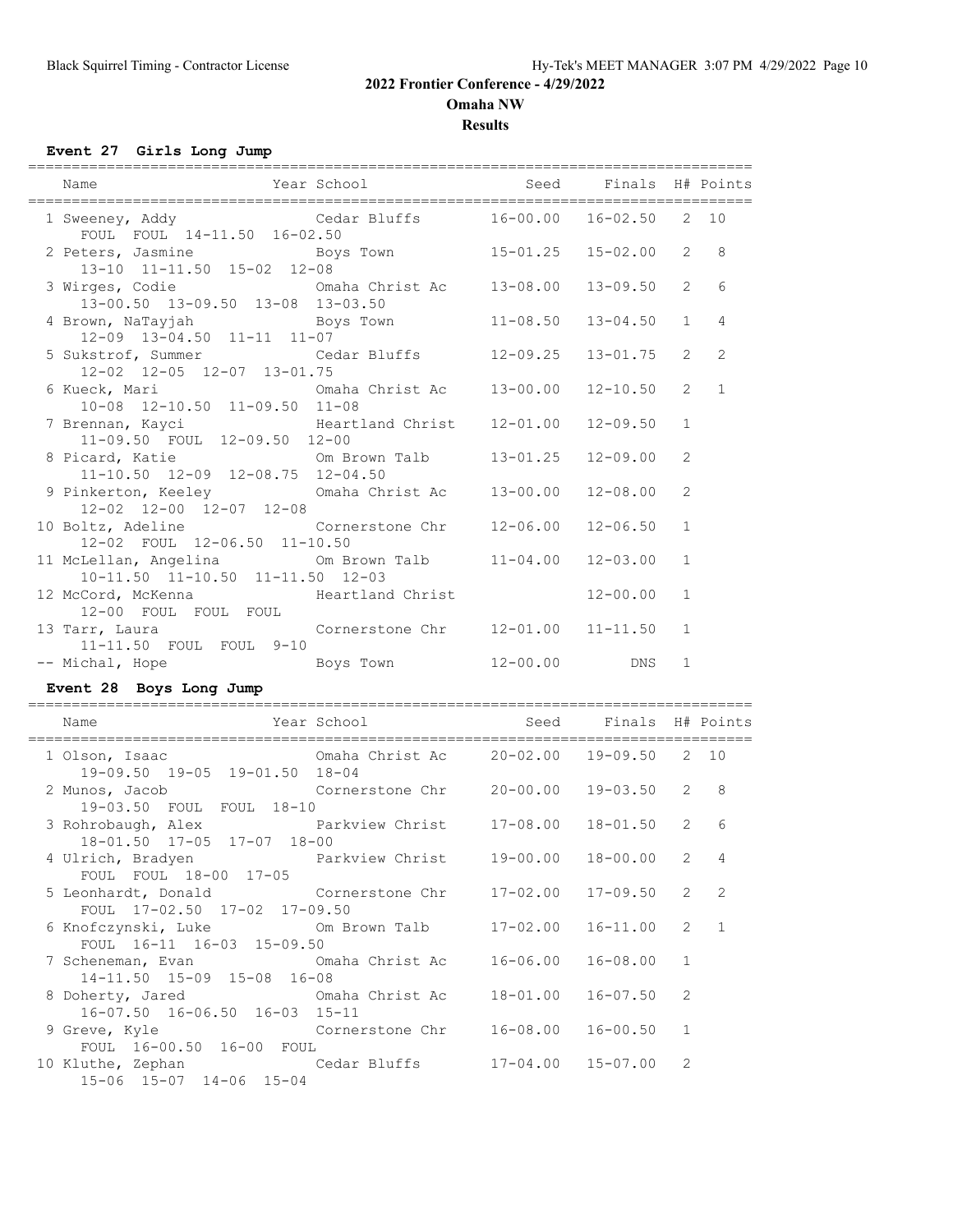**Omaha NW**

**Results**

| Event 28 Boys Long Jump         |                  |              |                             |                |
|---------------------------------|------------------|--------------|-----------------------------|----------------|
| 11 Fetter, Bronx                | Heartland Christ |              | 15-07.50 14-05.50 1         |                |
| 13-05.50 14-02 14-05.50 14-00   |                  |              |                             |                |
| 12 Wu, Daniel                   | Whiting          |              | $17 - 02.50$ $14 - 05.00$ 2 |                |
| $13-01$ $14-03$ $14-05$ $14-04$ |                  |              |                             |                |
| 13 Neubert, Carter              | Cedar Bluffs     |              | $14 - 04.25$ $13 - 07.00$ 1 |                |
| 13-07 FOUL FOUL FOUL            |                  |              |                             |                |
| -- Copeland, Thomas             | Parkview Christ  | $15 - 00.00$ | DNS.                        | $\overline{1}$ |
| -- Bethune, Cole                | Whiting          | $15 - 09.00$ | <b>DNS</b>                  |                |

## **Event 29 Girls Triple Jump**

| Name                                                             | Year School      | Seed                      | Finals Points |    |
|------------------------------------------------------------------|------------------|---------------------------|---------------|----|
| 1 Sweeney, Addy<br>$30 - 01$ $30 - 07$ $30 - 09$ $31 - 00$       | Cedar Bluffs     | $31 - 02.00$              | $31 - 00.00$  | 10 |
| 2 Wirges, Codie<br>$30 - 02.50$ $30 - 06$ $30 - 09$ $28 - 00.50$ | Omaha Christ Ac  | $31 - 08.00$              | $30 - 09.00$  | 8  |
| 3 Reade, Allison<br>$26-10$ $27-03$ $27-08$ $27-08$ , 50         | Cedar Bluffs     | $27 - 03.00$              | $27 - 08.50$  | 6  |
| 4 Bubbert, Macey<br>25-10 26-00.25 FOUL FOUL                     | Cedar Bluffs     | $28 - 09.00$              | $26 - 00.25$  | 4  |
| 5 Michal, Hope<br>$23 - 05.50$ $25 - 01$ $25 - 07$ $24 - 00$     | Boys Town        | $24 - 03.75$ $25 - 07.00$ |               | 2  |
| -- Jundt, Mady                                                   | Heartland Christ | $22 - 09.00$              | <b>DNS</b>    |    |

### **Event 30 Boys Triple Jump**

| Name                                                          | Year School               | Seed                      | Finals Points             |                |
|---------------------------------------------------------------|---------------------------|---------------------------|---------------------------|----------------|
| 1 Rohrobaugh, Alex<br>35-10.50 37-03 37-09 39-06.25           | Parkview Christ           | $38 - 04.50$ $39 - 06.25$ |                           | 10             |
| 2 Ulrich, Bradyen<br>35-08.50 37-11 38-00.50 38-00.50         | Parkview Christ           | $39 - 00.00$ $38 - 00.50$ |                           | 8              |
| 3 Music, James<br>34-03 34-06.50 FOUL 34-05                   | Om Brown Talb             |                           | $33 - 05.00$ $34 - 06.50$ | 6              |
| 4 Kluthe, Zephan<br>33-09.50 34-05 FOUL 33-07.50              | Cedar Bluffs              |                           | $35 - 11.25$ $34 - 05.00$ | $\overline{4}$ |
| 5 Patyk, Camden<br>$30 - 05$ $29 - 07.50$ $32 - 01$ $31 - 00$ | Cedar Bluffs              |                           | $33 - 00.50$ $32 - 01.00$ | $\mathcal{L}$  |
| 6 Fetter, Bronx<br>28-00.50 FOUL 28-01 29-04                  | Heartland Christ 29-05.50 |                           | $29 - 04.00$              | $\mathbf{1}$   |
| 7 Neubert, Carter<br>27-03 26-06 27-11.50 24-09               | Cedar Bluffs              |                           | $27 - 11.50$              |                |
| -- Greve, Kyle                                                | Cornerstone Chr           |                           | <b>DNS</b>                |                |
| -- Ehrenberg, Benjamin                                        | Cornerstone Chr           |                           | <b>DNS</b>                |                |
| -- Honeywell, Nash                                            | Cedar Bluffs              | $32 - 03.00$              | <b>SCR</b>                |                |

## **Event 31 Girls Discus Throw**

| Name | Year School                                                              | Seed      | Finals H# Points |  |
|------|--------------------------------------------------------------------------|-----------|------------------|--|
|      | 1 Thaden, Katherine<br>Om Brown Talb<br>85-06.50 81-11.50 79-01.50 88-07 | $81 - 07$ | 88-07 2 10       |  |
|      | 2 Buckman, Isabella<br>Boys Town<br>FOUL 78-01.50 81-11 80-03            | $82 - 00$ | $81 - 11$ 2 8    |  |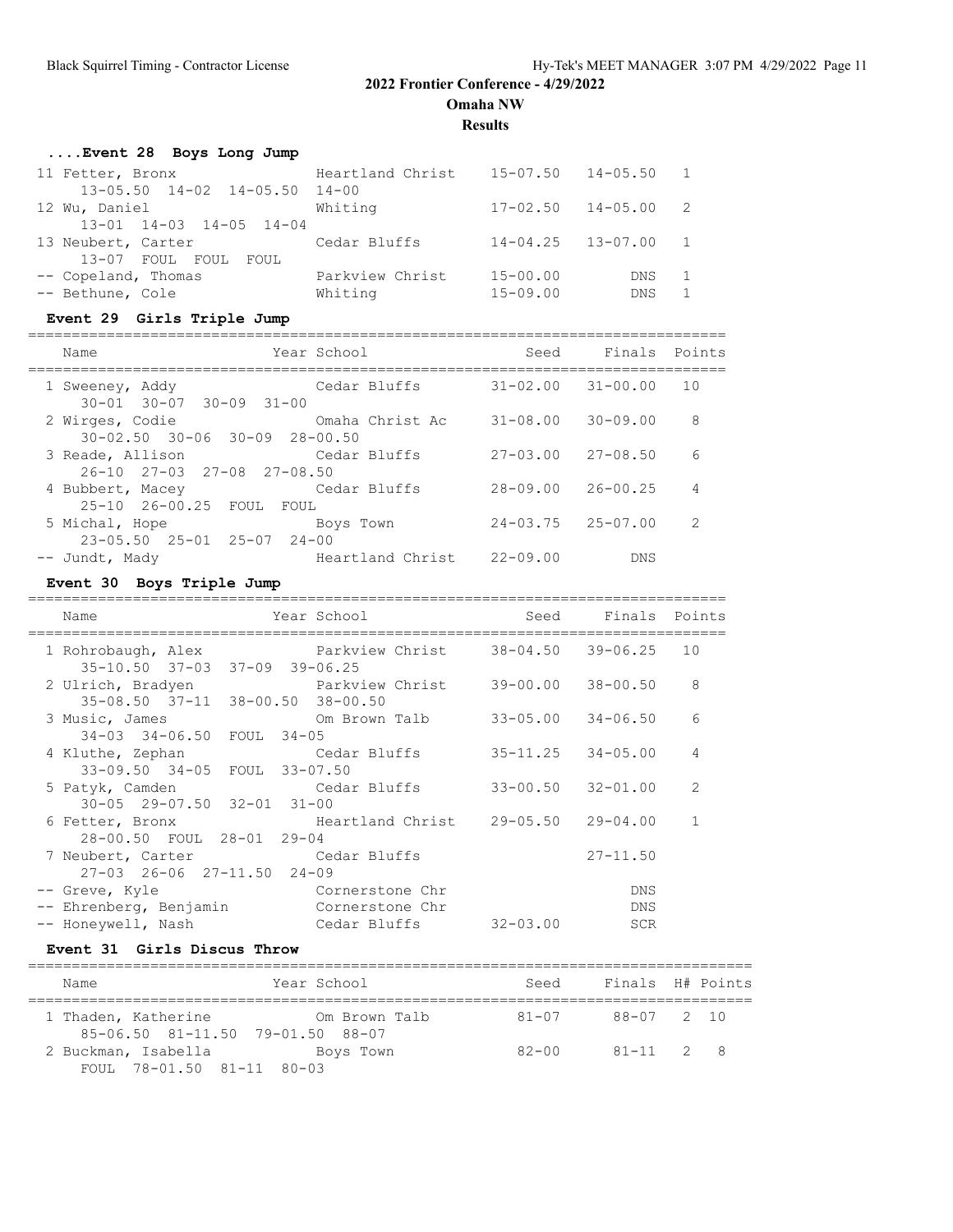**Omaha NW**

**Results**

| Event 31 Girls Discus Throw                                                                          |           |                     |                |                |
|------------------------------------------------------------------------------------------------------|-----------|---------------------|----------------|----------------|
| 3 Wirges, Belle 6 Comaha Christ Ac 39-00 76-04 2 6                                                   |           |                     |                |                |
| 76-04 75-10.50 FOUL 73-05.50                                                                         |           | 74-03.50            | $2 \quad 4$    |                |
| 4 Canales, Sadie and Boys Town<br>FOUL FOUL 72-00.50 74-03.50                                        | $70 - 04$ |                     |                |                |
|                                                                                                      |           | $73 - 10.50$        | $\overline{2}$ | $\overline{2}$ |
| 70-08 70-03.50 69-04 73-10.50                                                                        |           |                     |                |                |
|                                                                                                      |           |                     | $2^{\circ}$    | $\mathbf{1}$   |
| 6 Brennan, Kayci             Heartland Christ       67-02   66-06.50<br>65-07 62-03.50 66-06.50 FOUL |           |                     |                |                |
| 7 Sweeny, Skyli Cedar Bluffs                                                                         |           | 59-03 61-00         | 1              |                |
| 45-02.50 48-07 61-00 FOUL                                                                            |           |                     |                |                |
| 8 Eveland, Lauren             Omaha Christ Ac         50-04       58-10                              |           |                     | $\mathbf{1}$   |                |
| 48-09 58-02 58-10 FOUL                                                                               |           |                     |                |                |
| 9 Williams, Grace 62-09.50 58-07.50                                                                  |           |                     | $\mathbf{1}$   |                |
| FOUL 57-10 FOUL 58-07.50                                                                             |           |                     |                |                |
| 10 Johnson, Kaylee 63-10 57-05                                                                       |           |                     | $\mathbf{1}$   |                |
| 54-01.50 52-06 54-07.50 57-05                                                                        |           |                     |                |                |
| 11 Martinson, Abby <b>Comanda</b> Christ Ac 60-00                                                    |           | $57 - 00.50$        | 1              |                |
| FOUL 57-00.50 FOUL 55-07                                                                             |           |                     |                |                |
| 12 McCord, McKenna and Heartland Christ 67-03 56-00                                                  |           |                     | $\mathcal{L}$  |                |
| 55-01 56-00 50-04 53-11.50                                                                           |           |                     |                |                |
| 13 Hannah, Allen Mhiting                                                                             |           | 57-10 48-11 1       |                |                |
| 48-11 FOUL FOUL 46-09                                                                                |           |                     |                |                |
| 14 Benke, Alli Cedar Bluffs                                                                          |           | $55 - 02$ $48 - 01$ | $\mathbf{1}$   |                |
| 43-00 42-02.50 48-01 44-03                                                                           |           |                     |                |                |

## **Event 32 Boys Discus Throw**

| Name                                                                                             | Year School and Seed Finals Points |           |                        |                |
|--------------------------------------------------------------------------------------------------|------------------------------------|-----------|------------------------|----------------|
| 1 Supencheck, Jaxton <b>Parkview Christ</b><br>104-08.50 117-00.50 FOUL 109-03.50                |                                    |           | 130-00 117-00.50 10    |                |
| 2 Hutcherson, Miles 6 Om Brown Talb 106-09<br>96-03 FOUL 78-07.50 95-00                          |                                    |           | 96-03                  | 8              |
| 3 Scott, Dylan Cm Brown Talb<br>73-07 78-08 77-00 84-11.50                                       |                                    |           | 69-01 84-11.50         | 6              |
| 4 Colbert, Elijah                   Parkview Christ<br>$67-02$ $68-08$ $82-06$ $77-02.50$        |                                    |           | 65-05 82-06            | $\overline{4}$ |
| 5 Valivaara, Oskar           Cornerstone Chr<br>$82 - 02.50$ $77 - 08.50$ $78 - 09.50$ $73 - 10$ |                                    |           | 82-00 82-02.50         | $\mathcal{L}$  |
| 6 Kavan, Andre                 Omaha Christ Ac<br>67-06.50 78-08 77-00.50 FOUL                   |                                    | $70 - 00$ | 78-08                  | $\mathbf{1}$   |
| 7 Hare, Andrew Cmaha Christ Ac<br>73-03 78-08 72-03 66-09.50                                     |                                    | 63-00     | J78-08                 |                |
| Om Brown Talb<br>8 Dudley, Ben<br>FOUL 77-03.50 69-02 FOUL                                       |                                    |           | $81 - 05$ $77 - 03.50$ |                |
| 9 Fetter, Ra J<br>FOUL 72-08.50 69-07 FOUL                                                       | Heartland Christ 72-08 72-08.50    |           |                        |                |

## **Event 33 Girls Shot Put**

| Name           |  | Year School                     | Seed | Finals H# Points       |  |
|----------------|--|---------------------------------|------|------------------------|--|
| 1 Birch, Paige |  | Om Brown Talb                   |      | 32-11.50 34-02.00 2 10 |  |
|                |  | FOUL $34-02$ $32-03$ $31-09.50$ |      |                        |  |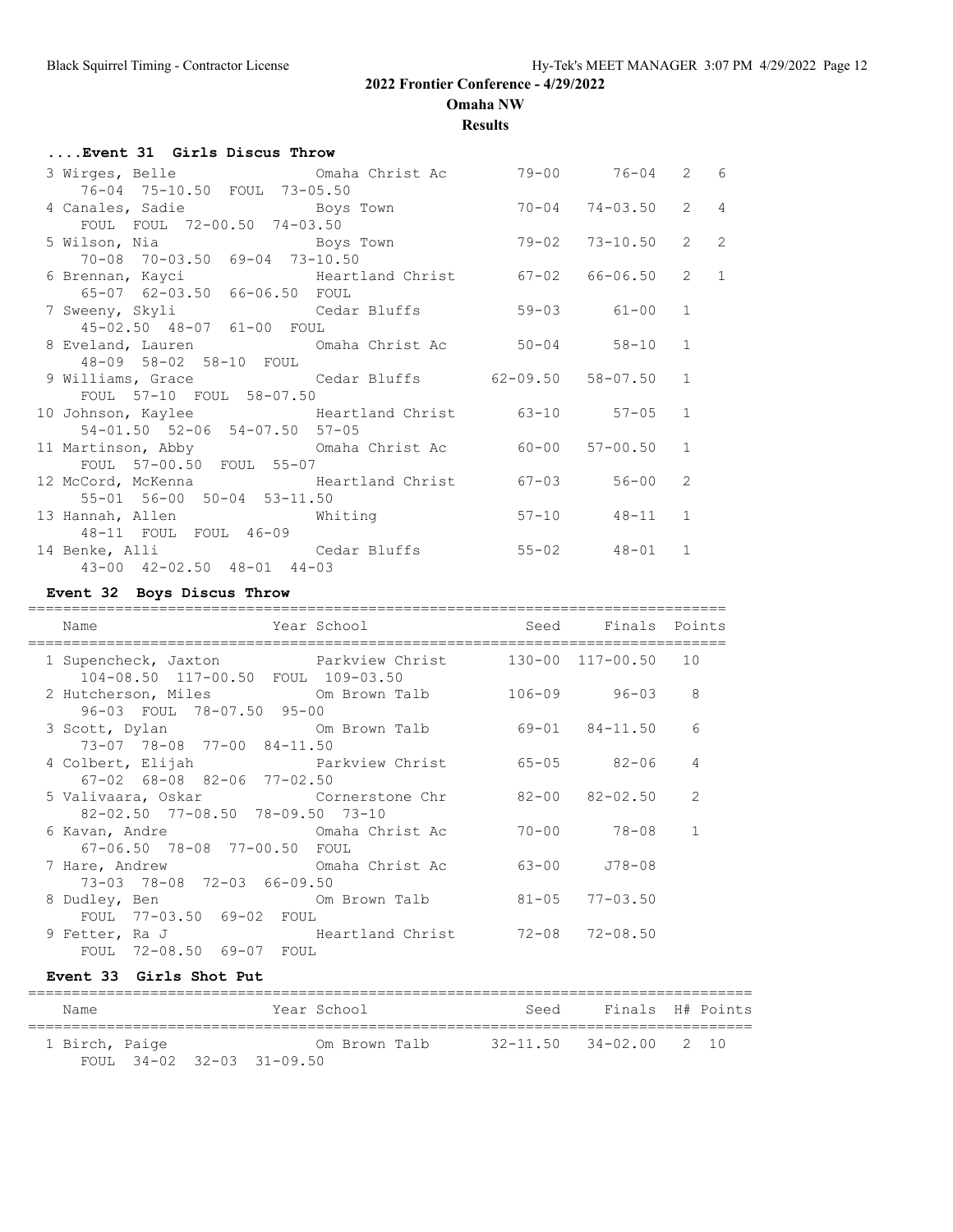**Omaha NW**

**Results**

### **....Event 33 Girls Shot Put**

| 2 Canales, Sadie and Boys Town                                 |              | $30 - 04.50$ 29-06.50 2 8 |                |                |
|----------------------------------------------------------------|--------------|---------------------------|----------------|----------------|
| FOUL 29-06.50 FOUL 26-02.75                                    |              |                           |                |                |
| 3 Cook-Krivohlavek, DayEon Boys Town 28-08.00 29-04.00         |              |                           | 2 6            |                |
| FOUL 27-03.50 FOUL 29-04                                       |              |                           |                |                |
| 4 Wirges, Belle 6 0maha Christ Ac 30-01.00 28-11.50            |              |                           | $2 \quad 4$    |                |
| FOUL 28-11.50 28-07 28-08.75                                   |              |                           |                |                |
| 5 Thaden, Katherine 6 0m Brown Talb 30-01.50 28-04.50          |              |                           | $\overline{2}$ | $\overline{c}$ |
| 28-04.50 28-01 FOUL 28-04.50                                   |              |                           |                |                |
|                                                                |              |                           | $2 \quad 1$    |                |
| FOUL 26-04.25 FOUL 27-01.25                                    |              |                           |                |                |
|                                                                |              |                           | $\mathbf{1}$   |                |
| 24-06 25-11.50 FOUL                                            |              |                           |                |                |
|                                                                |              |                           | 2              |                |
| 8 Jundt, Mady<br>24-10.75 24-09.50 FOUL 25-09.25<br>25-09.25   |              |                           |                |                |
|                                                                |              |                           |                |                |
| 24-03.50 24-09.75 25-03.25 24-07.75                            |              |                           |                |                |
| 10 Hannah, Allen Mhiting 21-04.25 21-02.00                     |              |                           | 1              |                |
| 20-07 21-02 19-10.75                                           |              |                           |                |                |
| 11 Eveland, Lauren (1988) Omaha Christ Ac (21-03.00 20-10.50 1 |              |                           |                |                |
| $20 - 06.25$ 20-08 20-10.50                                    |              |                           |                |                |
|                                                                |              |                           |                |                |
| 12 Johnson, Kaylee Beartland Christ 23-07.00                   |              | $20 - 00.75$ 1            |                |                |
| 19-10.50 20-00.75 FOUL                                         |              |                           |                |                |
| 13 Shanahan, Emily Cedar Bluffs 21-09.00 20-00.50              |              |                           | 1              |                |
| 20-00.50 19-05 19-08                                           |              |                           |                |                |
| 14 Benke, Alli Cedar Bluffs                                    | $20 - 07.00$ | $19 - 02.50$ 1            |                |                |
| 19-02.50 19-00.75 18-11                                        |              |                           |                |                |
| 15 Rivas, Laila Mhiting                                        |              | $16-11.50$ $16-03.50$ 1   |                |                |
| 16-00.50 16-03.50 16-01.75                                     |              |                           |                |                |

## **Event 34 Boys Shot Put**

| Year School and Seed Finals Points<br>Name                                                       |  |              |                |
|--------------------------------------------------------------------------------------------------|--|--------------|----------------|
| 1 Hutcherson, Miles 6 0m Brown Talb 37-11.00 36-02.50 10<br>35-03.50 36-02.50 32-09 35-00        |  |              |                |
| 2 Supencheck, Jaxton Farkview Christ 34-00.00 34-11.00 8<br>34-10.50 FOUL FOUL 34-11             |  |              |                |
| 3 Kluthe, Zephan Cedar Bluffs 37-02.00 33-06.00<br>FOUL 33-06 32-01 31-06.50                     |  |              | 6              |
| 4 Dudley, Ben 6 1 20 0 0 0 0 20 20 20 32-09.00 33-03.50<br>31-11 33-03.50 31-11 31-11.50         |  |              | 4              |
| 5 Kroft, Noah                   Omaha Christ Ac     32-10.00   31-01.00<br>30-09 FOUL FOUL 31-01 |  |              | $\overline{2}$ |
| 6 Rivas, Julian 6 Mhiting 30-00.00 27-11.50<br>27-03 27-11.50 FOUL 27-01.50                      |  |              | $\mathbf{1}$   |
| 7 Colbert, Elijah Parkview Christ 29-03.50 26-05.50<br>26-05.50 FOUL FOUL 26-05.50               |  |              |                |
| 8 Valivaara, Oskar Cornerstone Chr 27-08.00 26-04.00<br>26-04 24-10 24-11 24-06.50               |  |              |                |
| 9 Connelly, Seamus Cornerstone Chr<br>26-03 FOUL 24-00 FOUL                                      |  | $26 - 03.00$ |                |
| 10 Hare, Andrew Cmaha Christ Ac $24-00.00$ 25-03.50<br>25-02.50 25-03.50 FOUL 24-00              |  |              |                |
| 11 Kavan, Andre 6 1 Comaha Christ Action 25-00.00 24-00.00<br>21-04 23-03.50 24-00 23-10.50      |  |              |                |